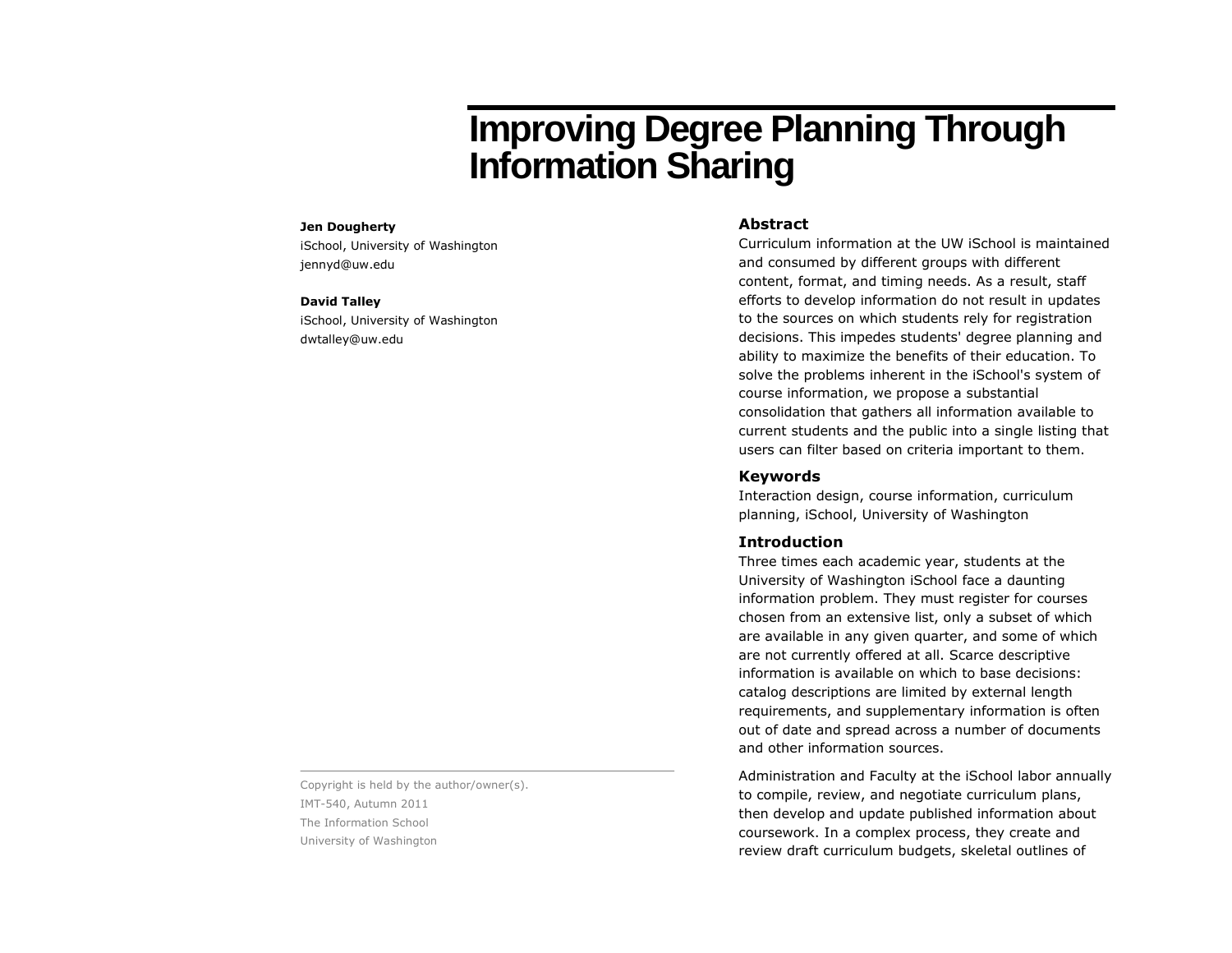potential schedules, and final course assignment plans. This information is captured in artifacts largely opaque to students. Updates often fail to be propagated to sources on which students rely for registration decisions.

SCENARIO 1: TOO LITTLE INFORMATION TOO FAR APART On the first day of her registration period, Rachel navigates to the UW Registration page. The screen display shows a set of boxes and instruction text, but no class information. Because she is in her second quarter of the MLIS program, she knows her selections are set already by the "lock-step" sequence specified by the iSchool--unless she wants to take an additional elective.

She opens a second browser window and navigates to the Master of Library and Information Science Course Information on the iSchool website. She scrolls through a long list of courses, each with a two-line description of approximately 50 words to convey 10 weeks of academic work. Rachel knows that some of the 72 courses are no longer offered, even though they are still listed. A few courses list the names of faculty and some of those names are links. She clicks a link under the description for LIS 520 and sees a page labeled "Instructor Class Description." Another paragraph adds a bit of detail about the class, but she is frustrated that most of the headings on the page have no information under them.

She clicks back to the list of all course descriptions, but it offers no indication of which are offered for the coming quarter. Slightly irritated, she opens a third browser window and navigates to Course Information > Schedules by Quarter. The page shows a table with seven degree program options and the four academic quarters. She chooses the link for her program, MLIS



## To make registration decisions, students currently must consult:

- Course Descriptions Catalog
- Quarterly Course Schedule
- New Course Offerings and Special Topics Page
- Degree Program Requirements
- Class Websites (inconsistently available)
- Instructor Class Descriptions (rarely available)
- Past Syllabi (available only upon personal request)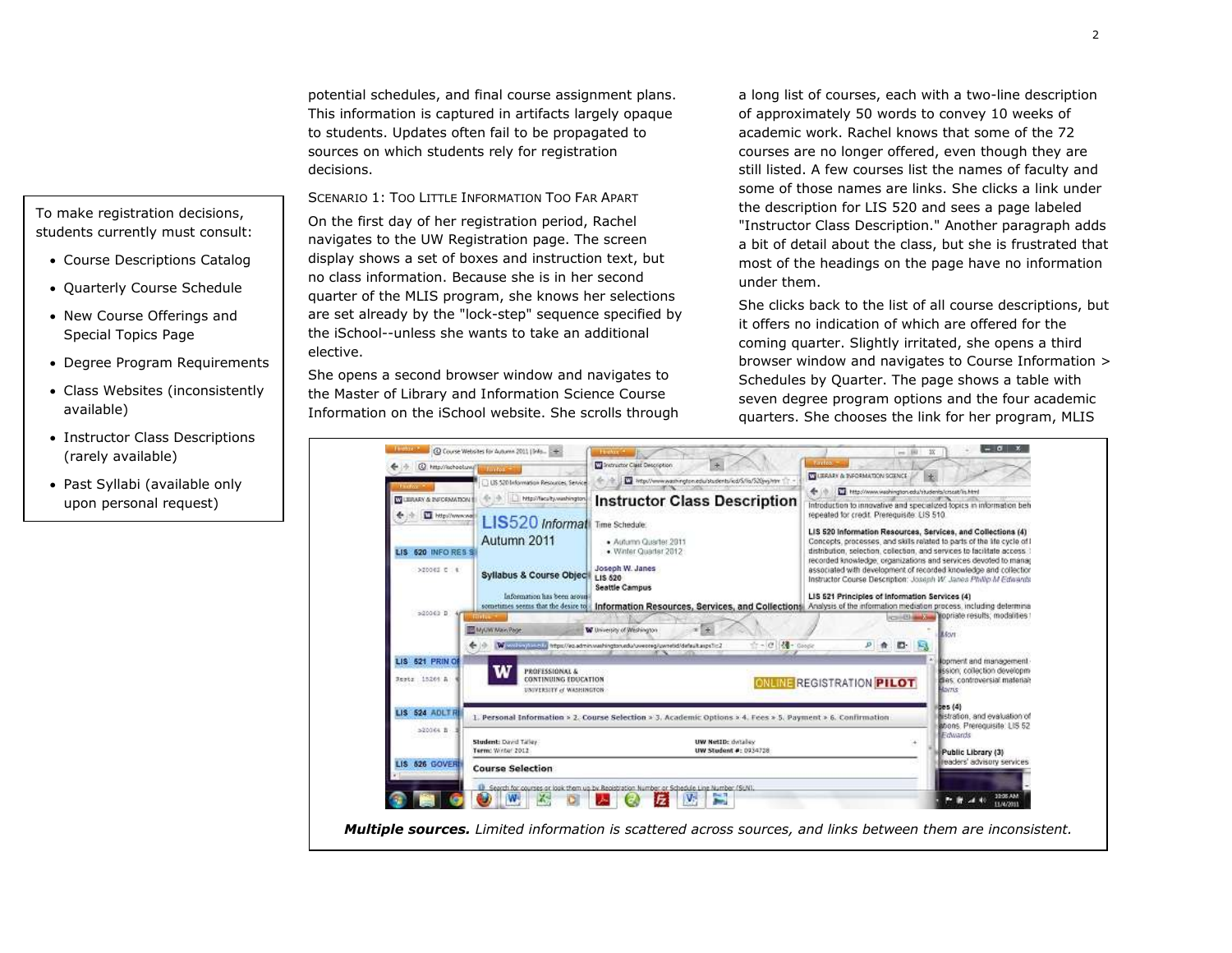state-supported, and sees, with relief, a subset of 25 courses from the total list, some with two sections, available for the coming quarter. However, the abbreviated course names are sometimes difficult to decipher and are linked to the full list she had already opened with the same 50 word descriptions.

Wanting some additional guidance, Rachel opens a fourth browser window and navigates to the iSchool menu Academic Programs > MLIS > Current Students. She sees a page with over a dozen links under a heading Student Handbook, among them Degree Requirements, Core IT Requirement, Degree Planning, and Registration. She actually feels relieved at this point that her choices are mostly lock-stepped so she doesn't have to understand all this right now.

#### SCENARIO 2: CHOICE IS ALL ABOUT TIMING

Tomas has just registered for classes he'll take in the spring quarter of his first year in the UW iSchool's Master of Science in Information Management program. He has chosen two required core courses and one elective for the spring based on the 50-word descriptions he found on the Course Descriptions page of the UW website. With most of his core classes completed, though, he knows he'll have to choose electives that will support his degree and career goals. With so much at stake, he feels pressure to make the best use of his academic effort and tuition expenditure by completing the best possible combination of coursework. Also, he knows that not all courses are offered every quarter, which further limits his choices. He navigates on the iSchool website to Schedules by Quarter. Information is projected only one quarter ahead, but he can look back a year and see that two electives he particularly wants were offered in the current winter quarter, just now ending. He wonders whether he should have taken them then, but maybe they'll be offered again next winter.

Tomas emails his faculty advisor to ask whether those would be good courses for his chosen specialty and if more information is available about when they'll be

offered. He catches the professor at a good time, and the reply is quick but disappointing: Yes, those would be the perfect courses for him, but the one faculty member who teaches them will be on sabbatical next year, so they won't be offered as usual. Tomas will have completed his degree before the winter after that, when the courses would be offered again! If only he had known about the timing of these essential courses earlier, maybe he could have taken them instead of the core courses usual for someone at his stage of the program.

#### SCENARIO 3: WHAT'S NEXT?

Jeremy is two quarters away from completing his B.S. in Informatics at the UW iSchool, and he is Ready. To. Be. DONE! He sees occasional email from a program coordinator at the iSchool about interesting new classes just added to the schedule, but he has already selected his classes, and revising his schedule at this point is just too complicated. And then what? The last thing he wants to do is think about more school, yet he knows he'll be competing in a tight job market with people who have completed MSIM degrees. Should he swallow hard and apply to grad school?

He finds some attractively laid out pages on the iSchool site related to the MSIM program. He looks through suggested courses by specialization, but the 50-word catalog descriptions don't tell him how much would really be new in these classes after his Informatics degree. He knows that more information must be out there, but it doesn't seem to be available in any systematic way.

Scenarios like these convey the effects of a design situation on its stakeholders [1]. These user stories tell a tale of people making decisions important to them while lacking essential information and unable to access more complete, relevant information. They labor in confusion, in part because they are unaware that the information exists at all and in part because it is embedded in a process context that does not directly include them.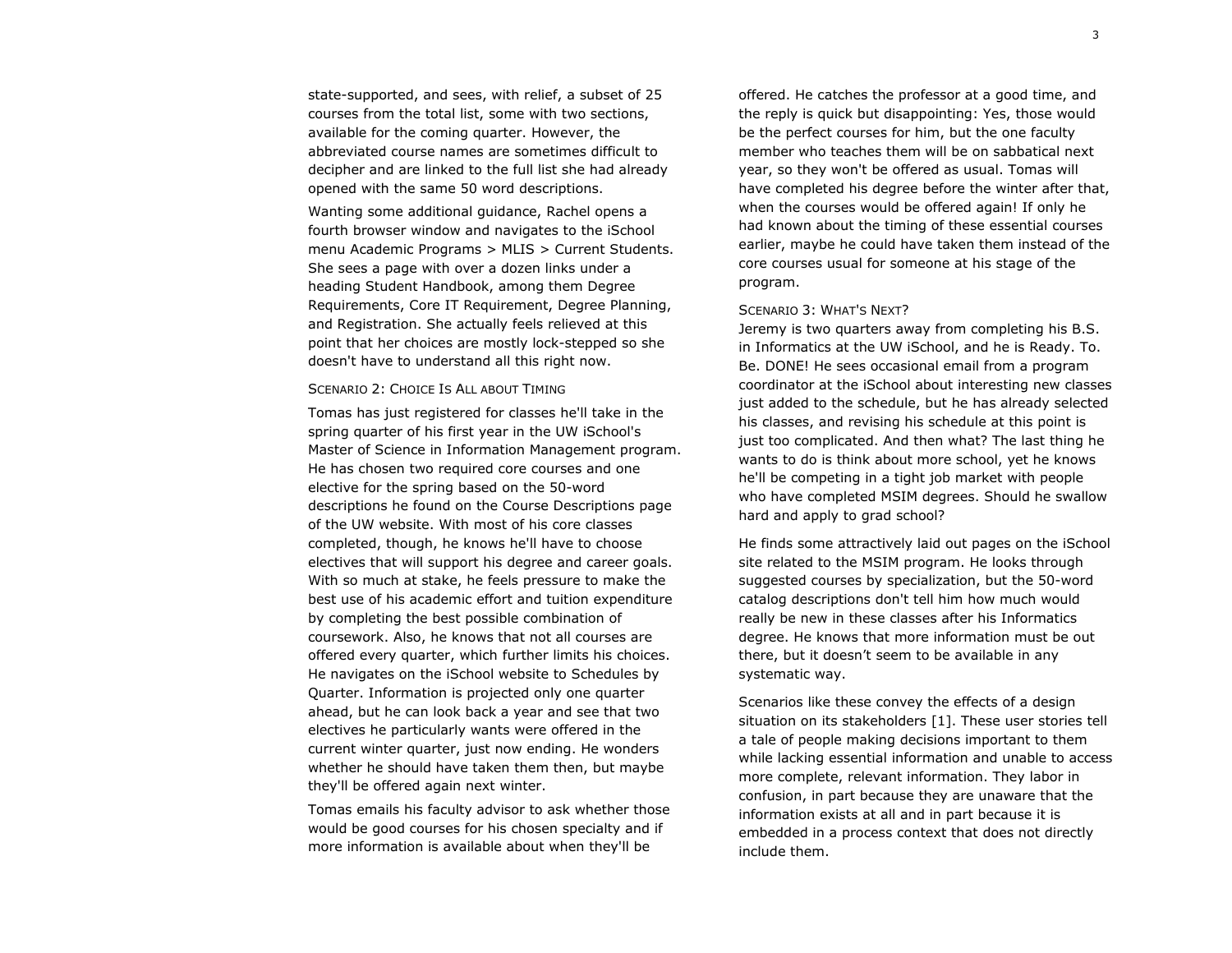#### **iSchool Curriculum Planning Context**

The Information School at the University of Washington (the iSchool) is a partially self-supporting school. Its mission is to prepare information leaders, research the problems and opportunities of information, and design solutions to information challenges. The school has four degree-granting academic programs:

- Bachelor of Science in Informatics
- Master of Library and Information Science (MLIS) – Residential, Online, Law Librarianship
- Master of Science in Information Management (MSIM) – Full-time (day), Part-time (evening/mid-career)
- Ph.D. in Information Science

The Master of Library and Information Science program has two degree modes: a 2-year residential program with in-person classes and a 3-year online program with remote, largely asynchronous classes. Students are admitted to a specific degree mode but can take classes from either mode on a space available basis. The Law Librarianship program has separate admissions and degree requirements. The Master of Science in Information Management program also has two degree options: a 2-year full-time day program and a 2 year part-time, mid-career program targeted to working professionals with evening/weekend classes.

The administration must coordinate course offerings for each of these degrees and programs while working within resource constraints regarding faculty, budget and classroom space on campus.

#### **Stakeholders and Artifacts**

#### *The University of Washington*

The University of Washington sets high-level standards, processes and policies that constrain decision-making within all schools and departments.

The *UW Time Schedule Office* (TSO) assigns classroom spaces on campus. The iSchool submits requests, along with many schools and departments, for desirable locations at specific times. When a requested time slot

is unavailable, the iSchool administration can either propose another time or accept a different location. TSO wants to efficiently and fairly assign classroom spaces.

The *UW Curriculum Committee* approves course designations, credits, naming and descriptions submitted by the iSchool. Most submissions are approved or require only minor revisions. However, the burden of this approval process causes the iSchool to keep inactive courses listed in the catalog until no chance remains that they will be offered again. The UW Curriculum Committee's goals include uniformity across all three campuses and posting meaningful course designations on catalogs, transcripts and records.

#### **ARTIFACTS**

- *UW Course Catalog:* complete list of courses offered at the UW, with official name, credits, 50-word description. The iSchool components of the course catalog are published by the Office of the University Registrar with content drafted by the iSchool and approved by the UW Curriculum Committee. Individual faculty members can add links in the course catalog to instructor course descriptions. These links often remain after the content is no longer current. The course catalog is available publically on the UW website and linked from the iSchool site.
- *UW Time Schedule:* complete listing of course sections offered during a particular quarter, with times and locations for residential classes, prerequisites and enrollment restrictions. Most listings specify instructors, some added after the time schedule is first published. The quarterly time schedules are available publically on the UW website and linked from the iSchool site.

#### *iSchool Administration*

The iSchool Administration manages the school's course offerings. Administrators must submit new courses for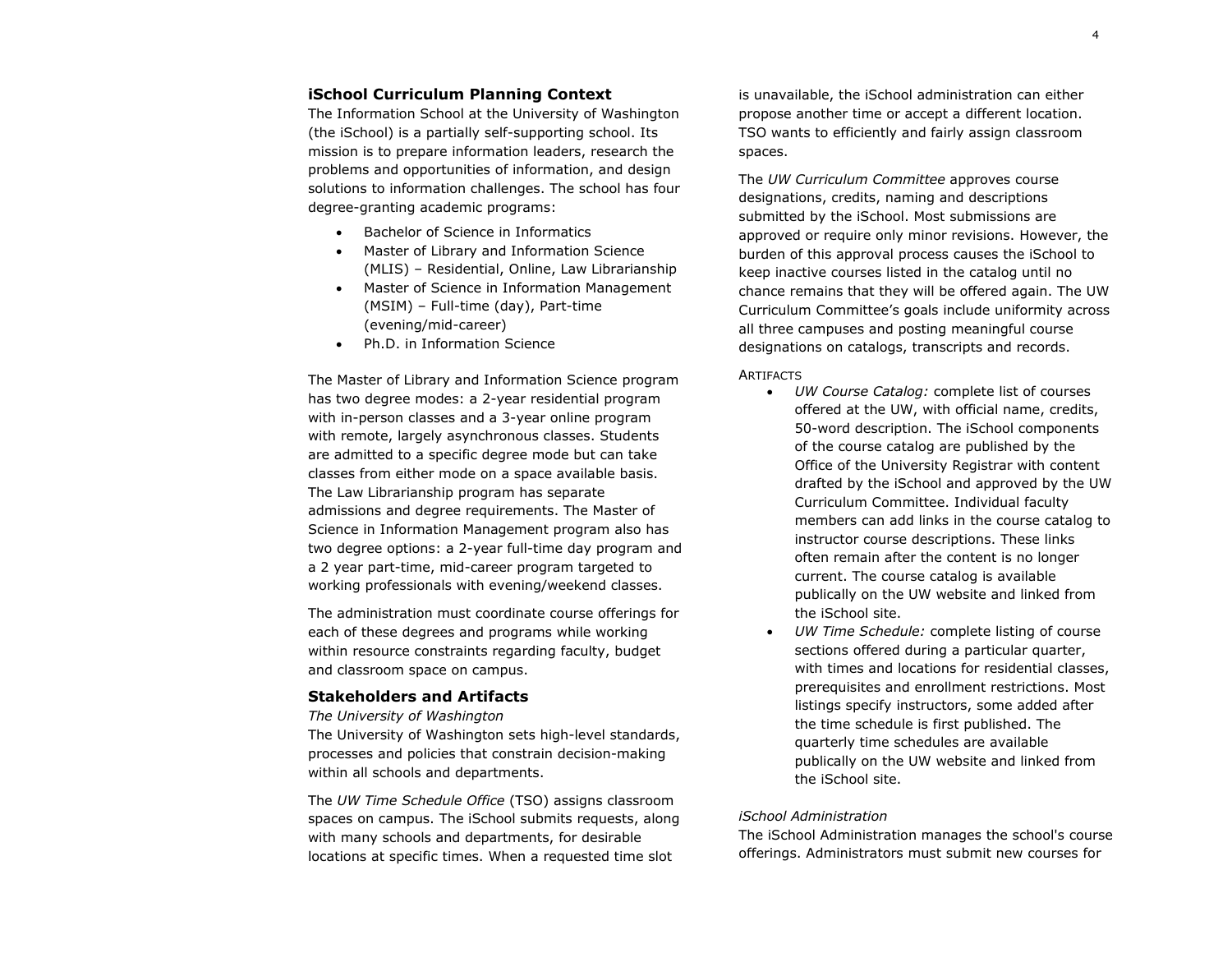*Highlighting Course Inventory*

Inventory documents represent a generic "blueprint" for a course. However, while inventories are available to faculty when designing their version of a course, faculty often make many substantial changes in planning for a specific section. Course Inventories are infrequently updated and variance in the content of specific course sections currently limits their utility as curriculum planning tools.

These documents currently exist and are controlled centrally by the iSchool Administration, but contain less accurate and up-to-date information than documents created on a quarter-byquarter basis by individual faculty members.

approval to the UW Curriculum Committee and plan existing course offerings to meet the needs of students in all programs and delivery modes. Related tasks include: soliciting teaching preferences from faculty and assigning teaching responsibilities, negotiating the time and location of residential courses with the UW Time Schedule Office, informing current students of upcoming and projected course offerings, approving and publicizing special topics courses and maintaining curriculum information with input from the faculty and program chairs. The Administration's goals are improving the iSchool's standing relative to peer institutions, maintaining financial stability, hiring and retaining high-quality faculty and recruiting students.

#### **ARTIFACTS**

- *Degree Requirements* for each program list courses that students must complete to graduate. The requirements are available publically on the iSchool's website.
- *Projected Course Offerings* provide information on courses projected to be offered during an academic year. These projections are about 90% accurate, but students sometimes complain when actual course offerings do not match projections. Some students want access to projections earlier and covering more than one academic year to aid in their degree planning. The projected course offerings are available publically on the iSchool's website via links on the Schedules by Quarter page.
- *Course Inventory* is a collection of documents that describe the course title, number, prerequisites and credit hours as well as a course justification, catalog description, outline of course topics, assessment mechanisms and suggested readings. These documents are created by the iSchool Administration in conjunction with program chairs, advising boards and faculty. They are updated at the Administration and/or program chairs' discretion. Listings remain substantially

accurate for 2-4 years; the suggested readings sections need the most frequent reexamination. The inventory is available only to iSchool faculty and staff.

- *Course Budget Proposal* is an internal document created by the iSchool Administration 15 months before each academic year and available only to faculty and staff. It outlines courses to be offered two academic years in the future based on budget and stakeholder needs.
- *Skeleton* and *Preferred Course selections* are internal iSchool documents that list intended course offerings for the following academic year and faculty members' preferred assignments within that structure. The documents are used to determine teaching assignments for faculty and identify instructor hiring needs.
- *Course Assignment Plan* is an internal document produced by the iSchool Administration and available only to faculty and staff that records teaching assignments and course offerings for the following academic year. It is proposed 11 months before the start of the academic year it describes and is finalized 9 months ahead.
- *Course Section Archive* is an internal repository for past syllabi that is required by the University and available only to faculty and staff. The iSchool Administration collects syllabi from individual instructors but does not enforce complete compliance.

#### *iSchool Faculty*

The iSchool's faculty members develop courses that meet the curriculum content standards and participate actively in curriculum content reviews. Their goals include career development and opportunities to research and teach within their areas of interest.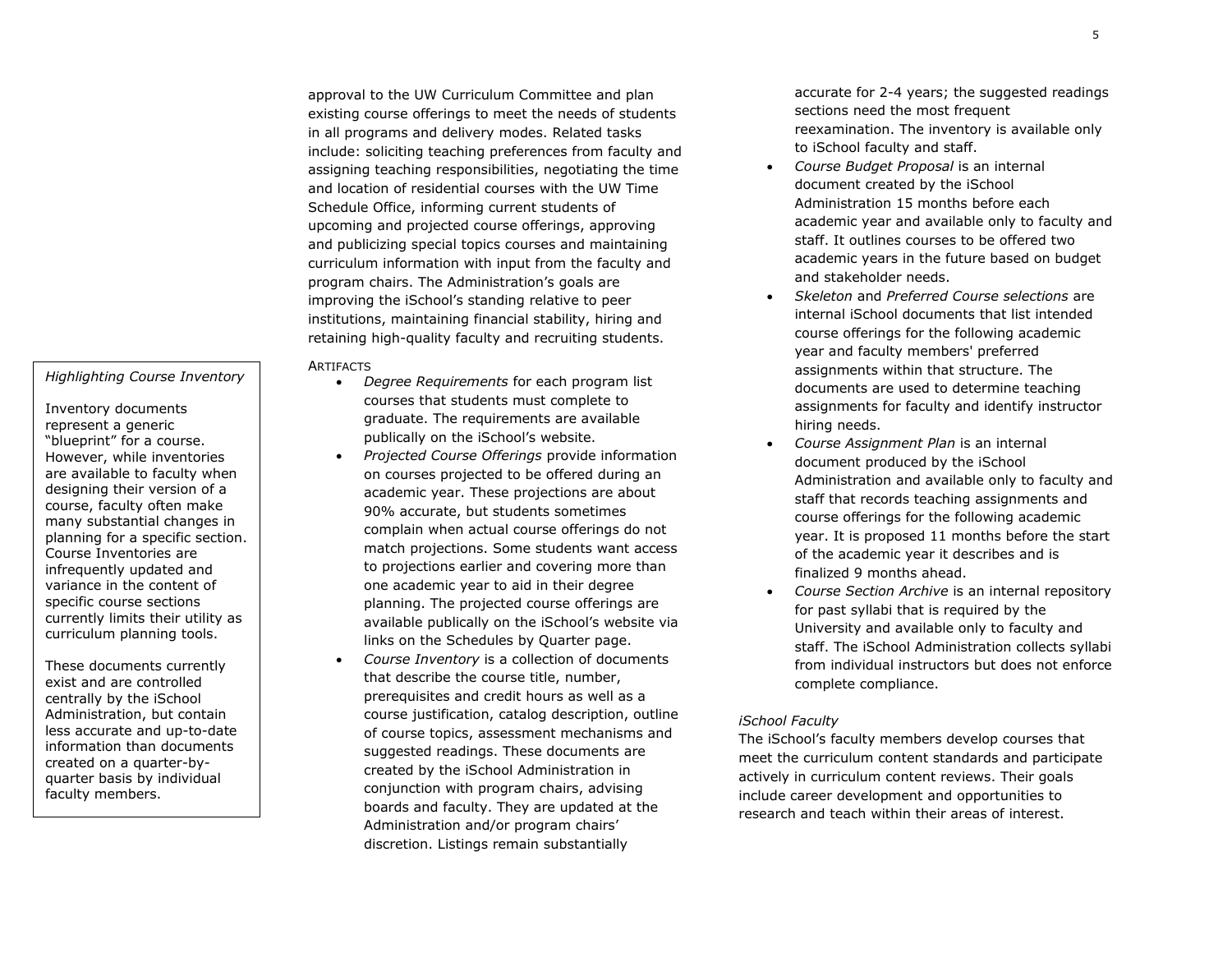#### **ARTIFACTS**

- *Public Course Webpages* are available at the discretion of individual instructors. Older course webpage versions are not frequently updated. Some course catalog entries link to public course webpages.
- *Instructor Class Descriptions* are created by individual instructors using a university-wide template. Links infrequently appear in the course catalog and time schedule. Since they can be removed only by the individual instructors, outdated descriptions often appear linked from the course catalog.
- *Course Descriptions* are created by individual instructors for special topic courses and published by the iSchool administration on the iSchool's webpage. Often the time schedule does not link to special topic course descriptions although the administration sometimes sends a selection of them out to students in emails. Course descriptions sometimes arrive after registration planning is complete and information posted, which triggers ad hoc email recruiting and may restrict student enrollment.
- *Syllabi* are documents or websites created for particular class sections by individual instructors. Available only to students registered for the sections, syllabi are the intellectual property of the instructors who create them. Instructors generally share partial or provisional syllabi with individual students upon request, but this information is otherwise unavailable. Some instructors would object to their syllabi being made widely or publically available. Copies of past syllabi are archived by the iSchool administration.

#### *Students, Current and Prospective*

Current iSchool students select courses each quarter based on degree requirements, course content, instructor preference, and scheduling considerations, including future opportunities to take desired courses. Decisions are all limited to available information gathered from the iSchool and UW websites, individual instructors, program coordinators, staff members and fellow students. Current students want to graduate within their intended timeframes while selecting courses that will support their degree goals.

Prospective students evaluate the quality and fit of iSchool programs in light of their professional goals and in comparison to peer institutions. Prospective students want an accurate impression of the iSchool's culture, curriculum and typical course content.

#### **Work Models**

Beyer and Holtzblatt define work models as a graphical language used to capture knowledge about work [2]. Contextual inquiry generally yields extensive documentation of a design situation. Work models transform that data into concise artifacts that reveal patterns and facilitate communication among stakeholders without glossing over detail. Based on our contextual inquiry, we created context and flow models.

The context model (appendix, p. 11) indicates influences between stakeholders that affect or constrain work. Influence can include standards, policy, power, values, preferences and habits. Breakdowns that restrict work in particularly harmful ways are indicated by black lightning bolts.

The flow model (appendix, pp. 12-13) represents how work is divided and communication flows among people. Since access to information is central to our design problem, we use color to indicate whether an artifact is public, restricted to current students or limited to faculty and staff.

Our model reveals a constellation of discrete, singlepurpose pockets of information with varying limitations on access. Course information available to students is maintained separately from curriculum planning information, resulting in ad hoc, infrequent, and sometimes unreliable updates.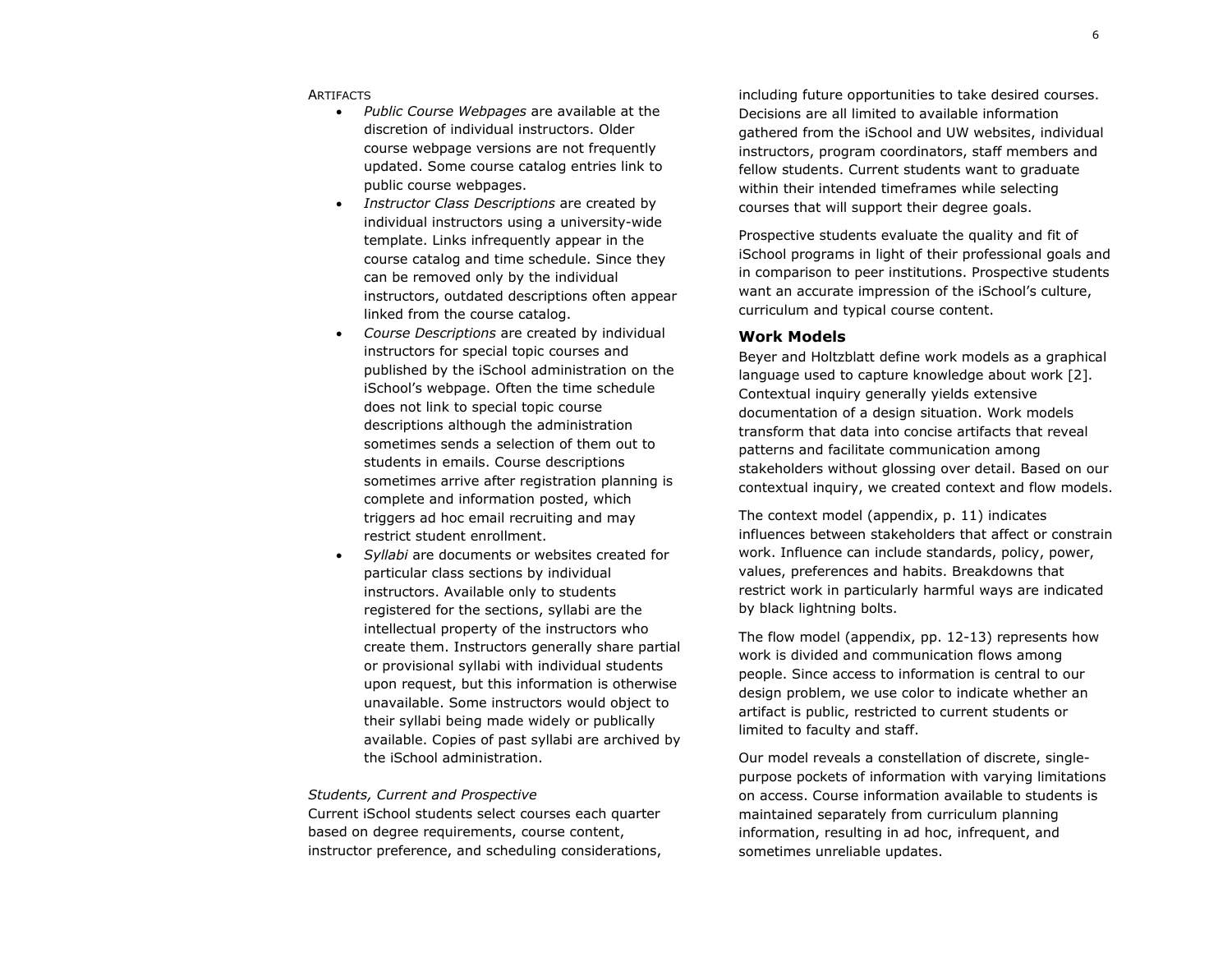#### **One Solution: Requirements and Prototype**

To solve the problems inherent in the iSchool's system of course information, we propose a substantial consolidation that gathers all information available to current students and the public into a single listing that users can filter based on criteria important to them. Each item links to a single-course detail display that collects relevant information, including links to additional resources. With proper permission management of individual data elements, this display could also serve purposes important to staff and faculty, ensuring a single source of the latest information for all stakeholders.

Our solution recognizes limitations imposed by the iSchool's position within the UW information and technology environment. In particular, registration and quarterly class schedules are determined outside the iSchool, so we consider changes to those interactions outside the scope of our design.

*To-Be Design Scenario: Solid Sources, Smooth Flow* With Spring registration coming up, Martha is thinking about the big picture for her MLIS degree. She knows that two courses are determined by the iSchool's lockstep sequence. But she's discovered that, even for core classes, the instructor has a huge impact.

Martha visits the iSchool website then selects Course Information > Course List. The full list of all iSchool courses displays, and she chooses a checkbox to list MLIS courses only. For one of her required classes, she has a choice of two instructors, so she clicks on each instructor's name and scans the two faculty profiles that display in new browser tabs.

With a clearer impression of those options, Martha decides to focus on selecting an elective. She clicks the Electives checkbox to display electives only and scans the filtered course names and brief descriptions, paying closer attention to classes with instructors she's liked in previous classes. She notices an archives class taught by a favorite instructor, which has a Video Summary icon. She clicks it and watches a short clip of the

instructor narrating an overview of the class objectives and activities. She's interested, and after closing the video, she clicks the More Information chevron. An expanded summary notes that the course is "Typically offered once per year in Spring quarter." But the listing also indicates a prerequisite that she hasn't taken. She clicks on the prerequisite, and a new tab opens to show detailed information about that class, which indicates that it is "Typically offered once per year in Winter quarter." Martha copies and pastes information about the two courses, the one she wants and its prerequisite, into a file she uses for degree planning under headings for winter and spring next year.

Working through the list of electives, Martha finds some brief listings intriguing, but she wants more specifics. She clicks the linked course names for three possible courses, opening each detail page in a new tab. The single-course displays show the short description from the listing page, along with a summary of course objectives. A few include a short introductory video by the instructor embedded in the page. Further down, the page lists student assessment criteria, linked lists of prerequisites and courses for which the current course is a prerequisite, and even some sample course content. At the bottom of each detail page are links to past course sections, indicating quarter, year, and instructor. Martha clicks a link for the instructor she'd prefer, then reads a pop-up warning that course content from past sections often differs from new content; when she clears the pop-up, the PDF file for a residential class syllabus displays. For another class, a past section link opens not a syllabus but instead a message providing the instructor's email address with an invitation to inquire about the course. Martha writes a brief email to the instructor explaining her interest in the course and asking if the information on the course detail pages will change significantly.

Although she won't make a final decision until she hears back from the instructor, Martha feels good about provisionally choosing this elective.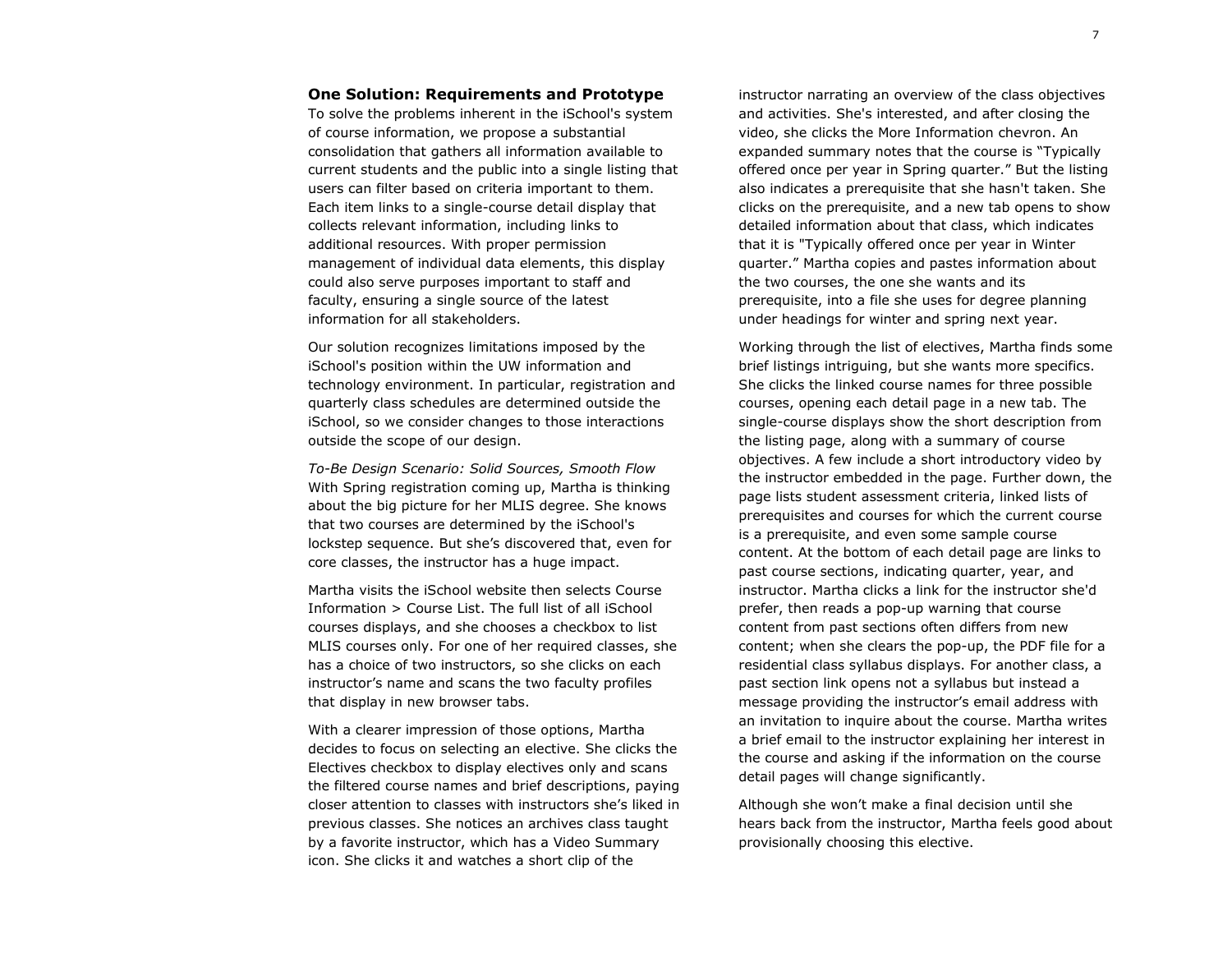#### **Course Inventory Artifacts**

Course number & title Credit policy (10 char.) Course description (50 words) Course status ( $~10$  char.) Course justification (short text) Prerequisites (short text) Course objectives (short outline) Student assessment (short text) Quarter scheduled (date) Typically offered (short text)\* Course content (text, varies) Sample session topics (outline) Instructor website (URL) Instructor statement (text and/or video)\* Past section (URL)\*

\*New Maintained by staff Maintained by faculty

#### *Functional Requirements*

Our design is detailed in complete functional requirements presented in the Appendix. At a high level, our design collects many disparate artifacts currently part of the activity flow into a three-tier Course Inventory:

- Course listing display with title, short description, optional instructor video, and related content elements for all courses eligible to be taught within the iSchool. The user could filter this listing by course characteristics like iSchool program, core/elective requirement, online/residential mode, and quarter offered.
- Expanded course listing with supplemental information such as instructor statement and course objectives.
- Course detail display with full information about the course, including the optional video, student assessment criteria, and more.
- Essential to our design is the requirement to populate all displays and other iSchool reports from a single repository of course information.

This functionality attempts to resolve essential tensions within the process of planning, choosing and teaching classes. Students need reliable information about curriculum offerings over the 2-3 year spans of their degree programs, yet iSchool planning must adapt to many complex contingencies. Administrators and faculty hesitate to offer tentative information, in case students use it as the basis for long-term, high-stakes decisions, only to be disappointed by inevitable changes. Many students consider tentative information better than no information, yet they voice frustration if their planning must adapt to updates. Additionally, the information most relevant to students registering for a single upcoming quarter differs from that needed for long-term degree planning.

Faculty now work to bridge this information gap by encouraging informal, ad hoc contact via email or in person. Students seldom seek out course information in this way, however, and if all students were to do so, faculty resources would be severely strained. Further, the information freely shared in such sessions, such as a syllabus from a past section currently under revision, could be routinely shared with current students with minimal additional maintenance burden simply by entering a URL and choosing an option to enable access. Authentication requirements to access syllabi could address faculty members' concerns about access to their intellectual property. Ad hoc communication is a sustainable strategy only for special cases; the persistent information problem needs a more stable, structural solution to provide essential information without heavy maintenance requirements.

Our solution attempts to resolve these tensions mainly by collecting existing artifacts within a single, accessible resource. We add only four elements: a short statement on the typical timing of course offerings maintained by staff and three potentially added by faculty at their discretion: a short instructor text statement, a video or audio statement, and a URL for past section information (website or PDF syllabus). Staff may be charged with maintaining syllabus links, but faculty should determine availability to users to control the intellectual property of their course designs.

The rest of the information is currently produced but spread among five or more document artifacts. Much of it is repeated in multiple artifacts, and all of it is updated separately and therefore often infrequently. Since all information in our solution would flow from a single repository, the burden on administration and faculty for maintenance would be reduced and focused, encouraging timely updates and actually saving staff and faculty time now spent changing text in multiple sources and responding to ad hoc requests. Reports against the same repository could be formatted to meet additional requirements for iSchool course information and administrative tasks, maximizing accuracy and flexibility of reporting while minimizing update chores.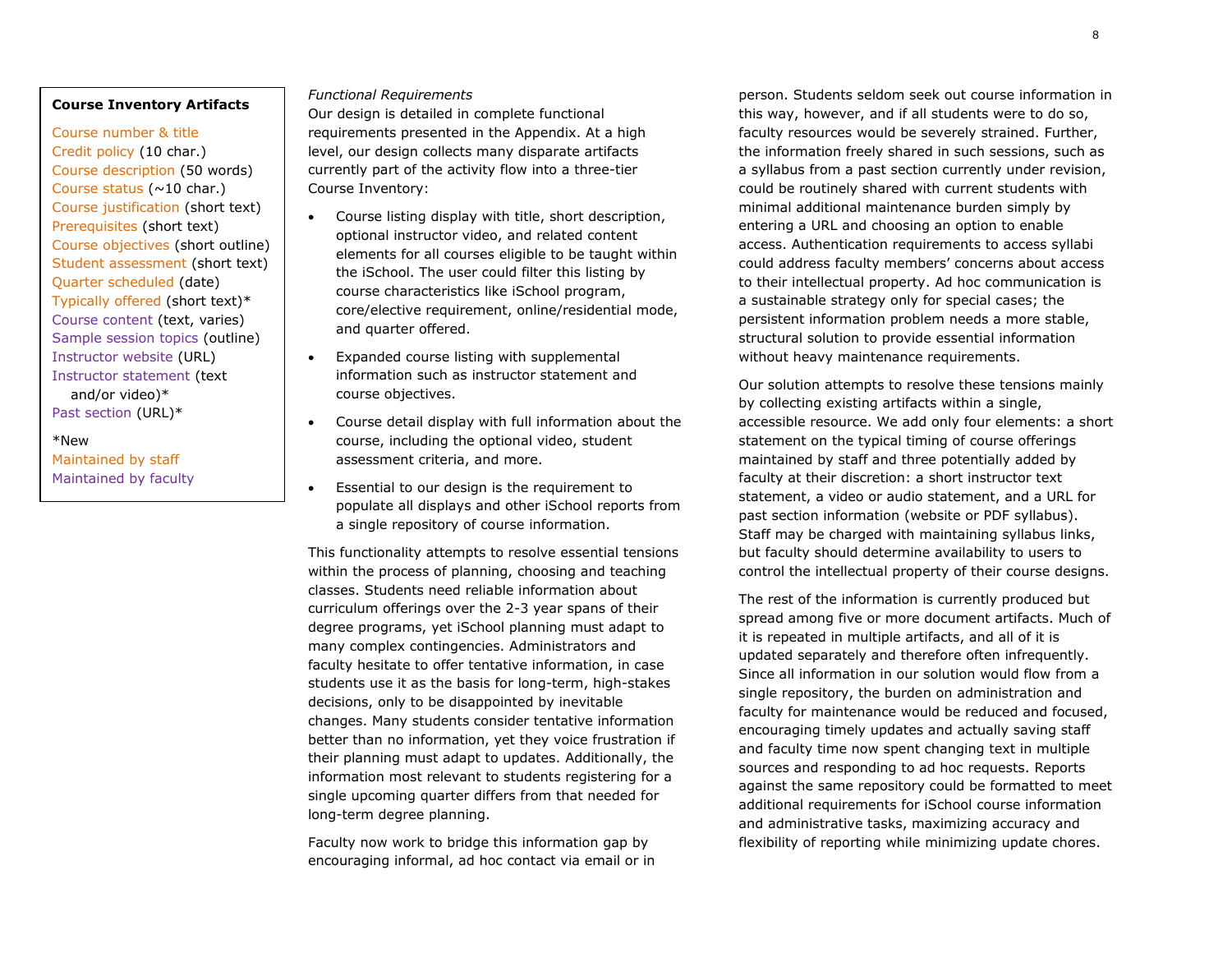Both degree planning and single-quarter registration would benefit from a smooth flow between course listings, basic or expanded, and highly detailed singlecourse displays. Students still could seek answers from faculty and staff, but they would already understand the basics, encouraging better-informed curriculum planning conversations within the iSchool.

#### *Prototype*

The appendix shows wireframe images of our interface design prototype. A default listing page shows basic information about all iSchool courses, plus a filtering tool to define manageable subsets of the whole list. Each item would allow expanded display with highly relevant information about sections scheduled, course objectives, and instructor summaries. Ability to expand a basic listing has the potential to answer most questions within a single display. For more complex queries, each course title would link to a single-course detail page with full information, routinely updated within a single repository.

#### **Usability Test Plan**

To test our prototype, we recruited students in each of the iSchool's programs, except the PhD. students, who have highly individualized needs. We chose one member of the residential MLIS program, since it incorporates both residential and online classes. We also recruited one MSIM student and one Informatics student to indicate whether those groups exhibit different information seeking behavior or have different information needs.

The appendix presents a complete protocol for test subjects based on our task analysis of an iSchool student researching course options. We presented the tasks as questions to guard against giving prescriptive instructions highlighting the features we are trying to test. Instead, we expected to elicit responses indicating whether students choose the functions within our design that we expected would meet their course information needs.

#### *Test Results*

All three subjects selected from the listing page filter box when asked to identify an elective in their program for the winter quarter, solidly validating that core element of our design. All expressed basic satisfaction with the screen labels, including the heading Requirement for the Core/Elective facet. One noted the lack of a Submit button, suggesting that the list would repopulate with the filter applied as each checkbox was chosen. We had not considered that behavior of the design, and it would have to be part of implementation planning. Another respondent noted that selecting checkboxes for both Core and Elective would repeat the default listing behavior and recommended a radio button with options All /Core/Elective instead.

The task of investigating one course elicited varying responses. Two subjects immediately clicked on the course name in the list display to reach the detail display. The third clicked the More information link for an expanded listing and moved to the detail display only when firmly prompted. He then expressed great surprise that the full information included would differ at all from the expanded listing, and he considered that a weakness in our design. Our solution emphasized three tiers of progressively more detailed information, but all test users expressed a clear preference for two – one listing level and one detail level, either on a separate display or expanded within the listing.

Two subjects chose video information first, while the third expressed a strong preference for text. The availability of the same video on both listing and detail display seemed redundant to users. The subject from the MLIS program preferred text, while the MSIM and Informatics student favored video, suggesting a high potential for varying preferences in information format among the application's user community. One response to this design challenge might be extensive use of show/hide functionality, especially on large, potentially intimidating text blocks, to allow a visually lighter display that would be easily configured by the user.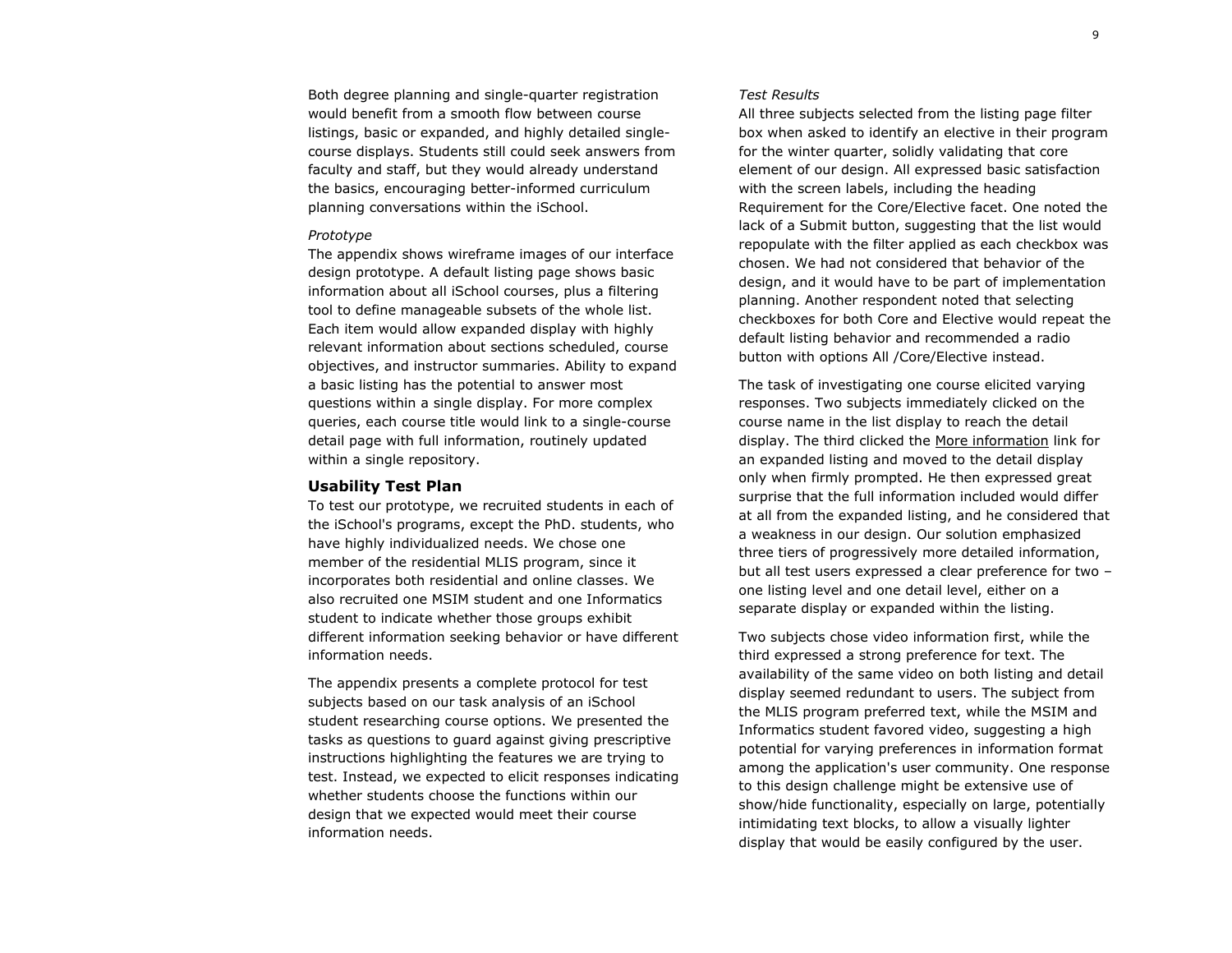Two subjects with long experience in the iSchool placed strong emphasis on information about instructor selection and resulting variation in course content. Each carefully investigated faculty web pages during testing, especially for those scheduled to teach a course of interest. One looked first for an instructor's specific statement about a course and stressed its importance in attracting the right community of students to register. Both also said they would consult fellow students informally for information about instructors that they would not expect to find in iSchool resources.

Our task of choosing a course section seemed to stymie two subjects, at least momentarily, while the third immediately investigated instructors as a basis for that choice. No subject seemed to recognize our attempt to represent course timing, and the schedule by quarter remained a focus for that information. All agreed when prompted that timing of future offerings would be useful in course displays. A design response might involve building section timing information into options within the well-accepted listing filter box.

All subjects expected highly accurate information, and one would actively avoid the application if he were in doubt. He noticed language in our expanded listing that a course was "typically" offered in winter and took that as a solid indication it would be available this winter; a pop-up disclaimer about possible schedule changes would make tentative information acceptable to him, however.

Neither of the two master's level students, one just beginning and one nearly finished, had completed much degree planning. All subjects emphasized near-term registration decisions in their information search. When prompted, subjects were willing to simply review course headings in a comprehensive listing to weigh options. The Informatics subject expressed a desire for a Tracks filter option to group courses by that program's specializations.

With these varying results among only three respondents, more testing clearly would be needed. Possibly more general surveys of potential users could effectively guide initial design decisions, such as which content elements might be most useful to students selecting courses.

#### **Conclusion**

Management of course information within the iSchool is a large and extremely complex challenge. The current fragmented arrangement has emerged over time to satisfy a wide range of divergent needs, some of them in tension with one another. All sides want to make available accurate information, subject to varying requirements in completeness, access, output format, and update burden.

Testing validated important elements of our effort to achieve that goal. Students strongly favored centralization of course information in one place with predictable formatting and tools for filtering and selection. They favor a two-tier display architecture simpler than what we originally envisioned. That finding probably would reduce effort for any implementation.

We anticipate that faculty and staff would benefit, as well. They could interact with a single repository in a predictable workflow that builds easy updates into their routine of course preparations. This effort would meet student needs without the burden of adding extensive new information, focusing instead on small tasks of keeping existing resources up to date and letting technology facilitate routine output selection and formatting. Many students would eagerly welcome additional video and text-based statements from instructors about the classes they teach. Faculty could expect some reward for this effort in the form of more engaged communities of students who have made wellinformed commitments to coursework.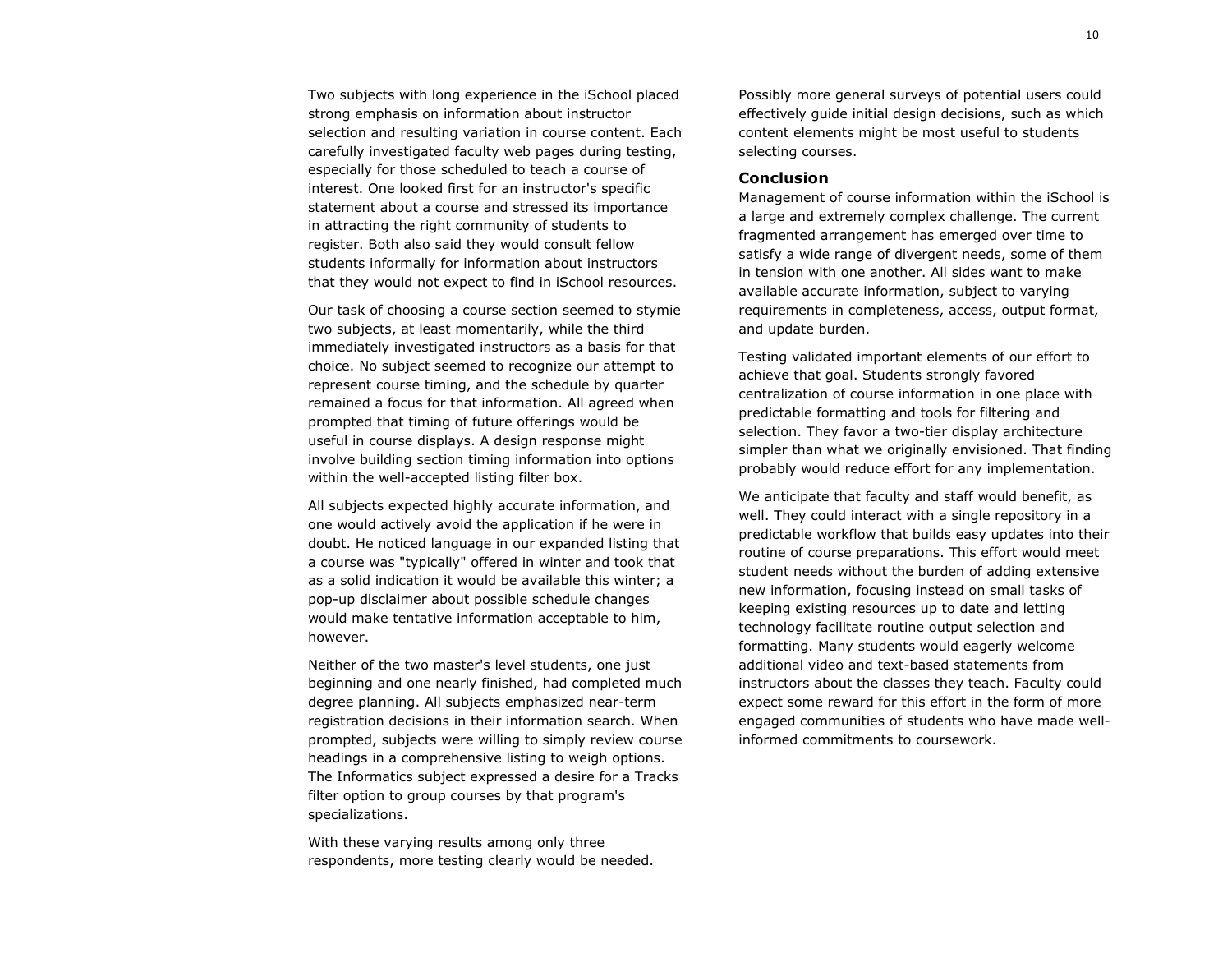# **Appendix**

*Context Model: iSchool Curriculum Planning and Course Registration Information Prototype Wireframes*

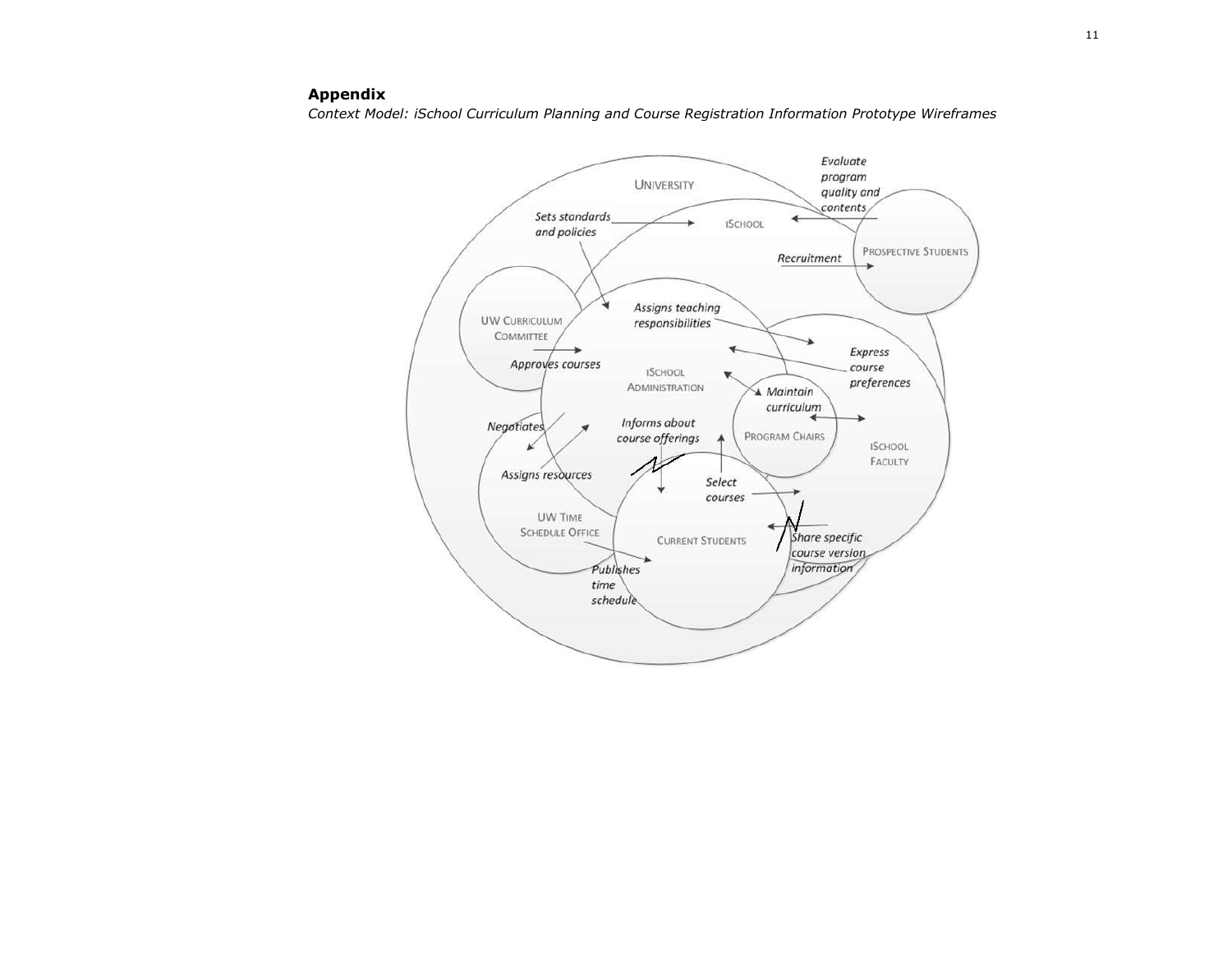

*Activity Flow Model: iSchool Curriculum Planning and Course Registration Information*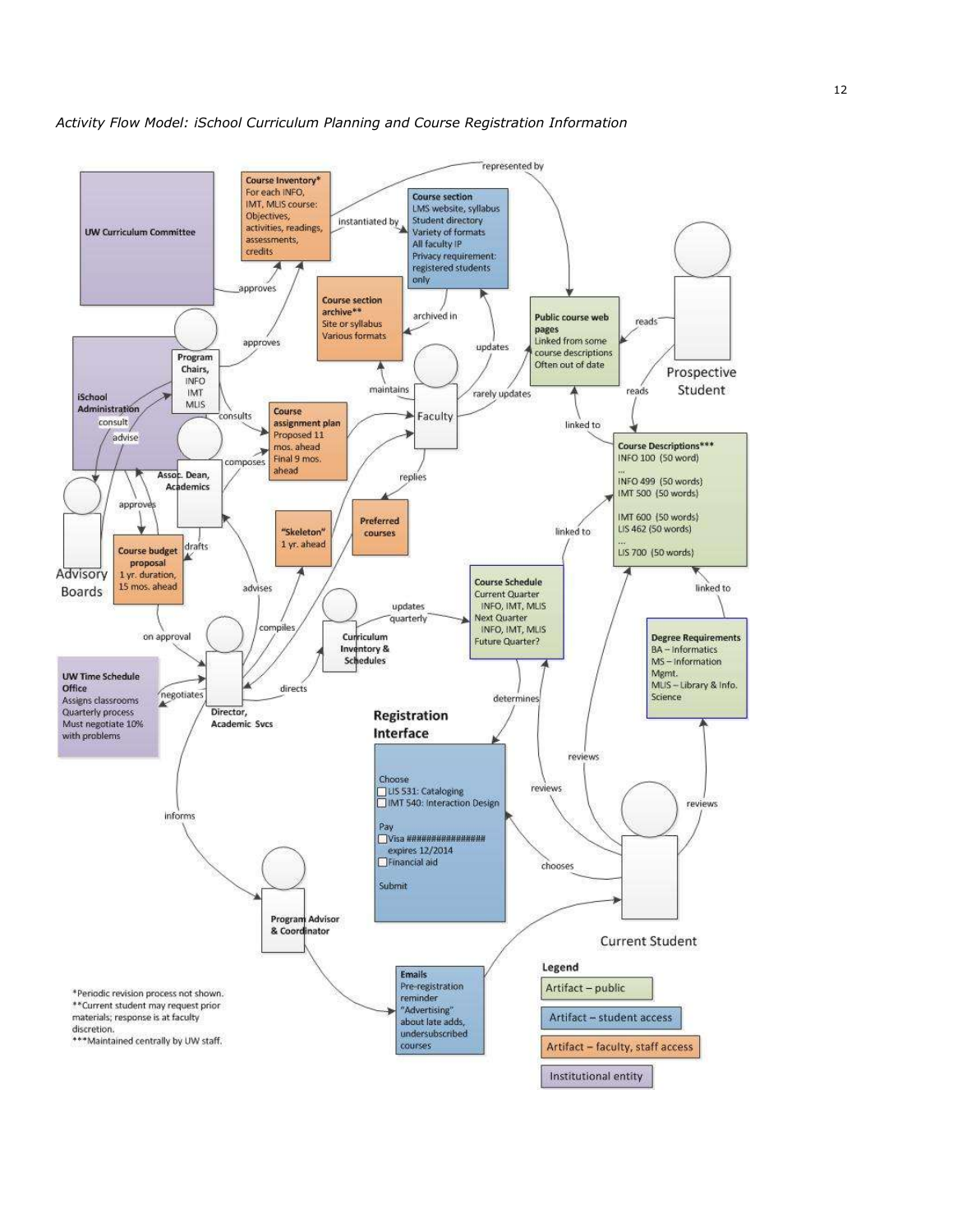#### *Revised Activity Flow Model*

The context for our solution remains as it was, so we have not updated that model. This update of our flow model illustrates the collection of information from a range of artifacts important to iSchool processes in a single, consolidated location for reference by students and other stakeholders. A single repository would enabling the work of updating curriculum information with output in multiple formats appropriate to specific needs.

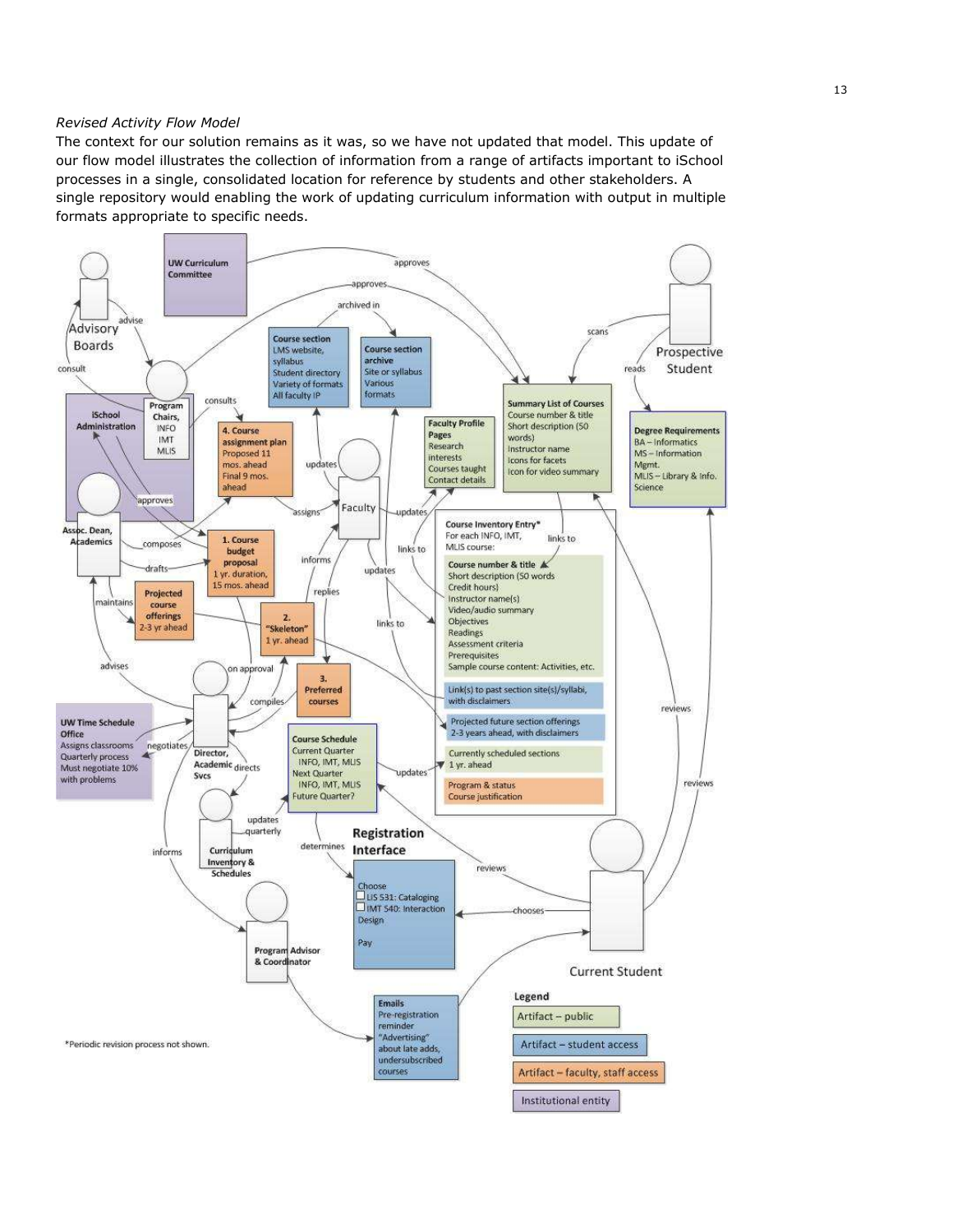#### *Complete Functional Requirements*

This outline summarizes our detailed list of functional requirements for the solution.

- 1. Organizational requirements
	- 1.1.Staff and faculty of the iSchool must maintain a single database or other repository of all information about courses offered.
	- 1.2.The repository must be updated to reflect decisions made in the process of quarterly and annual curriculum review and planning.
	- 1.3. Instructor information remains in the existing structure of individual profile pages, which faculty are expected to update at least annually and preferably quarterly in advance of student registration periods.
	- 1.4.All course information distributed via the website – in UW curriculum planning processes and to other stakeholders – must be drawn from the same repository and formatted for the end purpose to ensure delivery of consistent and current data.
	- 1.5.Course titles on quarterly time schedules and other official documents must link only to the single-course display and not to any instructor website or other source of information not maintained as described in these requirements.
- 2. Course listings
	- 2.1. The iSchool website must display a listing of all courses offered and omit any not currently taught.
	- 2.2. Full listing must give options to allow the user to filter according to relevant criteria and display a subset of courses:
		- a. program within the iSchool: INSC, MLIS, MSIM, INFX, Informatics
- b. electives vs. core courses
- c. online vs. residential delivery mode
- d. Default display is All Courses.
- e. All filtered displays must be URLaddressable to allow direct links to those subsets of iSchool courses.
- 2.3. Each item in the course list must display relevant information about one iSchool course, including course number, title, credit hours, description, instructor name, online/residential delivery mode, video summary if available, and how frequently it is offered.
- 2.4.Each course listing must include a "+ Show More " link allowing user to expand the basic listing in 2.4 to add the following information, if available:
	- a. meeting times, if available for a residential course
	- b. a list of course objectives
	- c. an instructor note with free-text expanded description, if available
- 2.5.Each course listing must link to a single-course display for that course
- 3. Single-course display
	- 3.1. Elements in the single-course display must be available to a suitable audience with a need for the information and appropriate access per iSchool policy: staff/faculty only, logged-in current students, public.
	- 3.2. Information displayed must communicate effectively its expected accuracy, with prominent disclaimers for information that may change during curriculum planning or in specific quarters or years or for specific instructors' sections.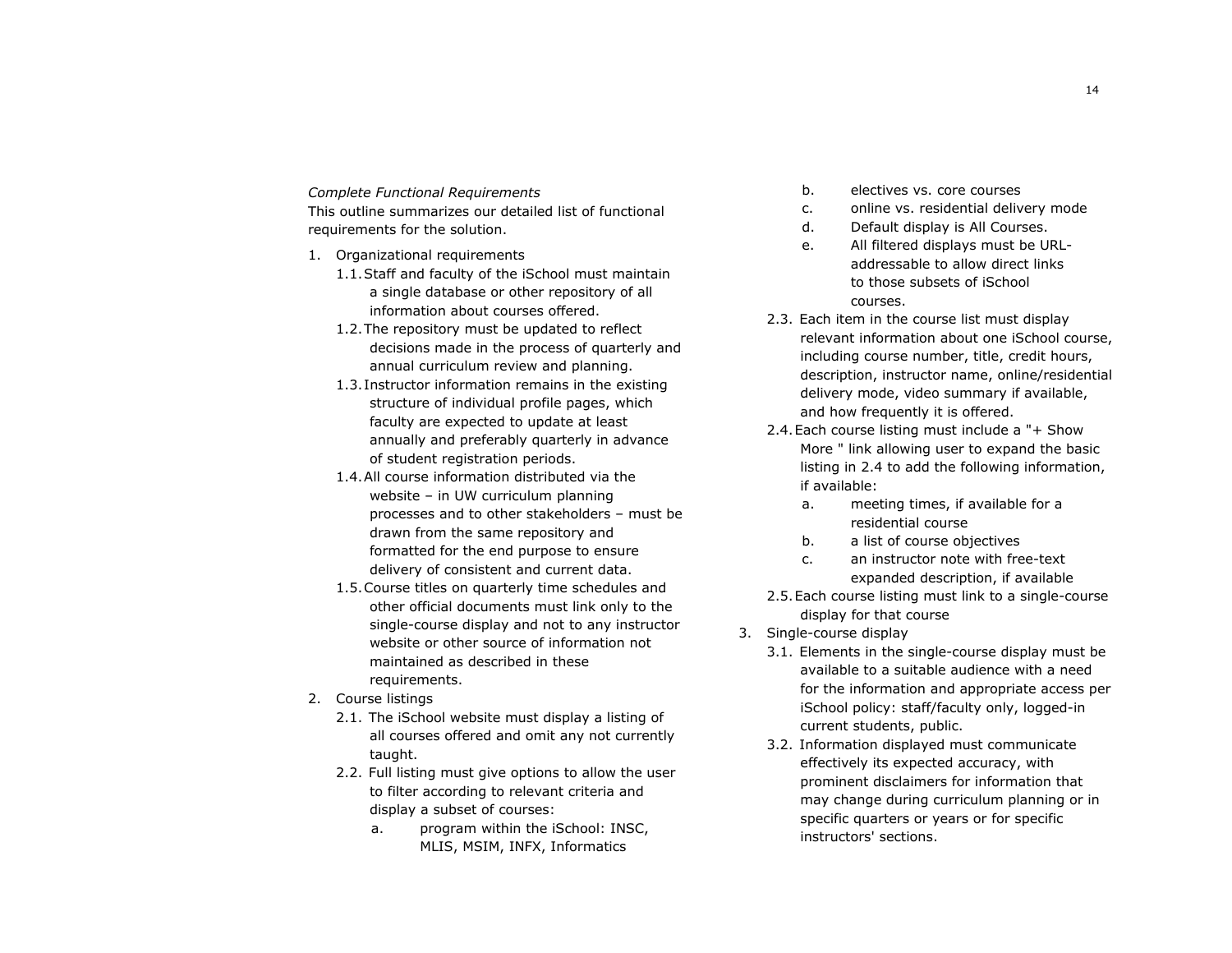3.3. The course information display must give the course number and title as they appear in the official iSchool repository, along with the information from the Course Inventory such as basic description, course objectives and

content, and assessment methods, plus:

- a. names of instructors who teach the course linked to their iSchool faculty profile pages
- b. embedded video, audio, or other media explaining the course (only where faculty have prepared the content and authorized public display)
- c. any prerequisite relationships: short lists with titles linked to those singlecourse displays; one list is prerequisites for this class, if any, and a separate list links to any courses for which this class is a prerequisite.
- d. links to past section syllabi/websites: Only for users logged in with staff/faculty or current student permissions, the display must list quarter and year plus instructor name for up to five past sections, most recent first.

# POSSIBLE NEXT-PHASE REQUIREMENTS

Future development of the course information display may implement refinements:

- $\triangleright$  Filtering by Track to group courses on similar topics
- $\triangleright$  User-specific myTrack collecting courses the individual selects for possible registration
- $\triangleright$  The iSchool's deliverables to UW curriculum lists (e.g., the full course catalog and quarterly time schedules) could be extracted as reports against the same repository, formatted for those specific purposes.
- $\triangleright$  An alert function of some kind might be built into the course list to replace occasional emails notifying students about new or updated course information. If such an update could optionally trigger an email to student lists, that traffic might continue, but such updates also would be consolidated in the single, authoritative listing, rather than spreading essential information among webpages and staff emails, as currently happens.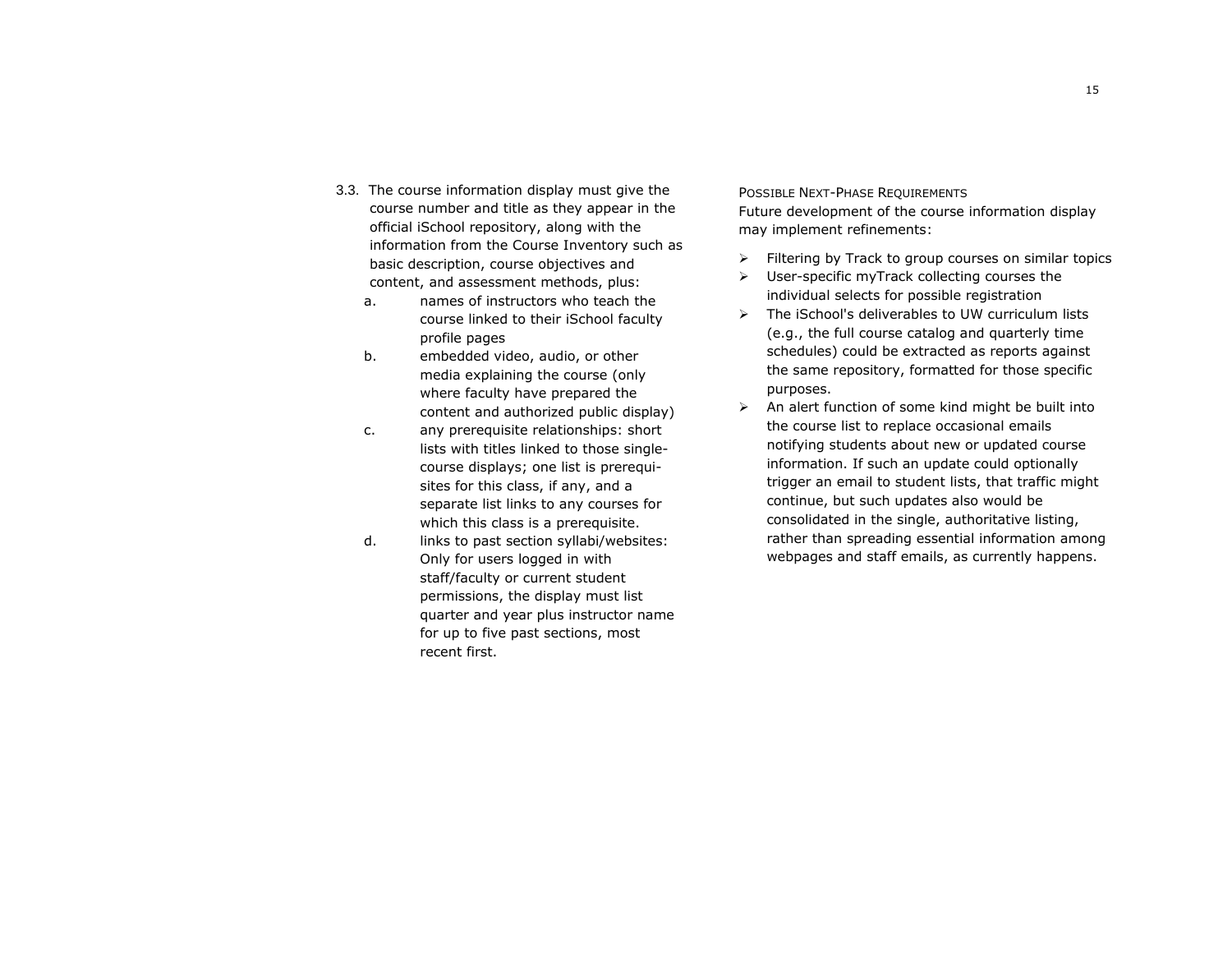#### *Prototype: Course Listing, Basic*

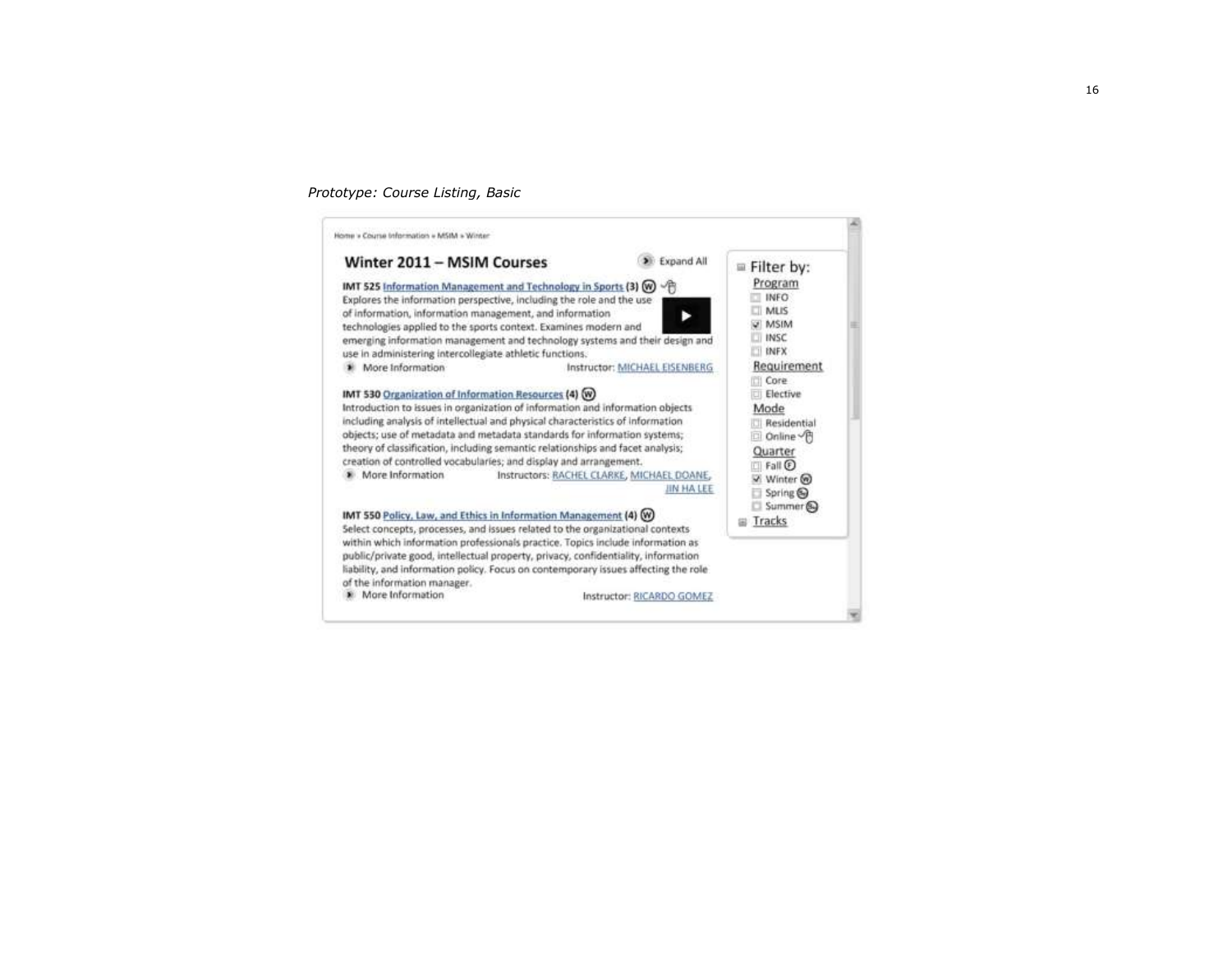#### *Prototype: Course Listing, Expanded*

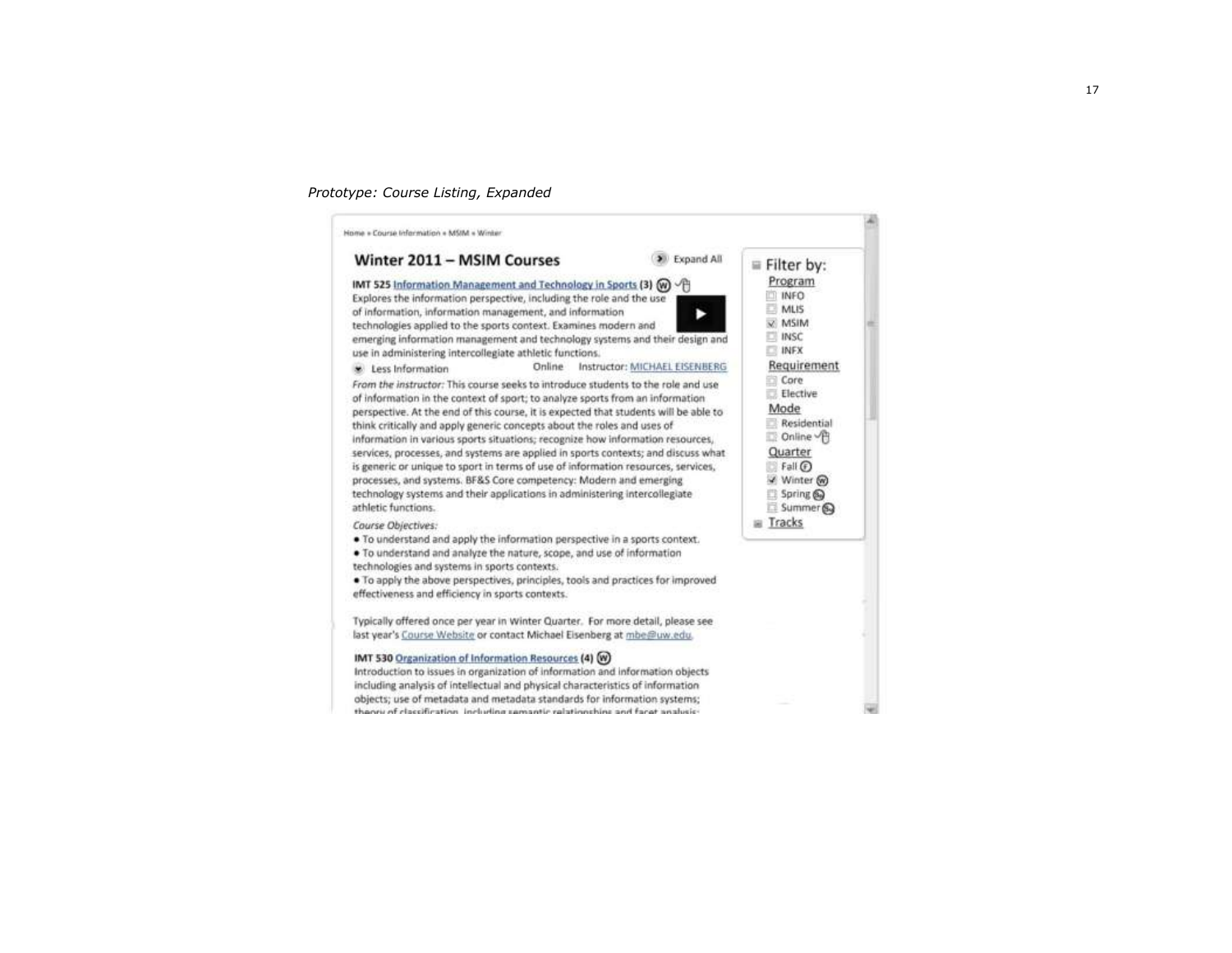#### *Prototype: Course Detail*



a grant from the Institute of Museum and Library Services that included the development of an...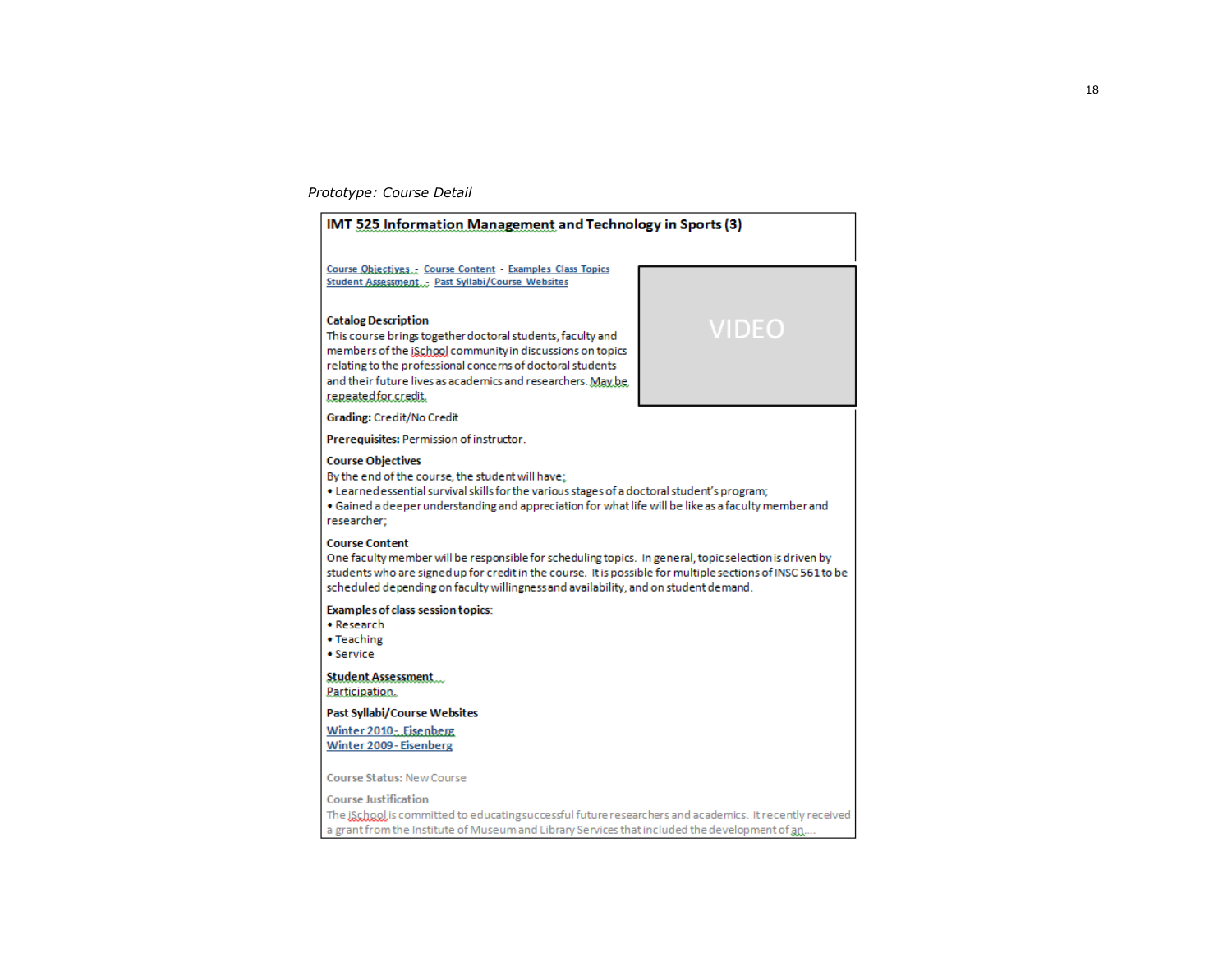*Task Analysis and Test Protocol*

- 1. Can you find an elective for Winter Quarter in your program? [in filter, winter is not checked but degree program is]
- 2. How would you investigate 537? Expected responses:
	- a. Play the video
	- b. Instructor
	- c. More information
	- d. Title link
	- e. [expand all]
	- f. [filter box]
- 3. How would you choose which section of the class to take?
- 4. If More Info: Can you determine when this course will be offered next?
- 5. Which order of content sections would be most helpful? Do you feel you have enough information to make a decision about enrolling in this or not? How would you find out more about the course? Expected *Responses:*
	- a. Instructor
	- b. Full View
- 6. If *Full* Info: Which of these content pieces help you make a registration decision? Do you feel you have enough information to make a decision about enrolling in this or not? How would you find out more about the course?
- 7. [return to landing page] You are now working on degree planning. Where would you go for information?

#### DEBRIEF QUESTIONS

Did the label "Requirement" for the Core and Elective choices in the list filtering function make sense to you? How accurate do you expect the information in the course listing and detail displays to be? Ask about any element they didn't use:

- o Did you notice it?
- o What do you think it would do?
- o What would it be helpful for, if anything?